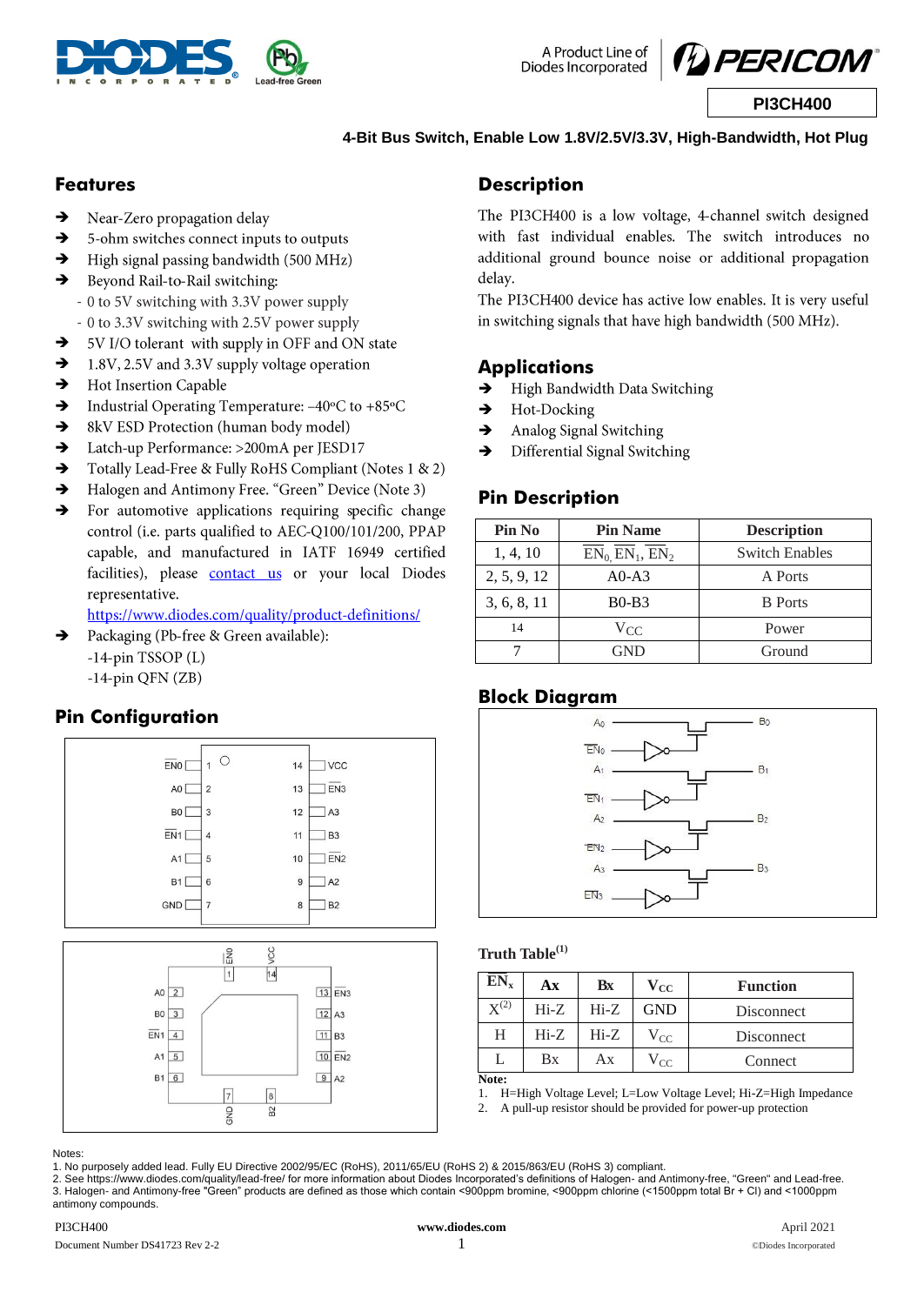



## **Maximum Ratings**

**Note:** Stresses greater than those listed under MAXIMUM

RATINGS may cause permanent damage to the device. This is a stress rating only and functional operation of the device at these or any other conditions above those indicated in the operational sections of this specification is not implied. Exposure to absolute maximum rating conditions for extended periods may affect reliability.

## **DC Electrical Characteristics**

3.3V supply (Over operating range,  $T_A = -40 \sim +85 \text{°C}$ ,  $V_{CC} = 3.3 \text{V} \pm 10\%$ , unless otherwise noted)

| <b>Symbol</b>         | <b>Description</b>                  | <b>Test Conditions</b> <sup>(1)</sup>                                         | Min                      | $\text{Typ}^{(2)}$ | <b>Max</b> | Unit         |
|-----------------------|-------------------------------------|-------------------------------------------------------------------------------|--------------------------|--------------------|------------|--------------|
| $V_{III}$             | Control Input HIGH Voltage          | Guaranteed Logic HIGH Level                                                   | 2.0                      |                    |            | V            |
| $V_{IL}$              | Control Input LOW Voltage           | Guaranteed Logic LOW Level                                                    | $-0.5$                   |                    | 0.8        | V            |
| $V_{IK}$              | Clamp Diode Voltage                 | $V_{CC}$ = Min., $I_{IN}$ = -18mA                                             |                          | $-1.3$             | $-1.8$     | $\mathbf{V}$ |
| $\mathbf{I}_{\rm IH}$ | <b>Input HIGH Current</b>           | $V_{CC}$ = Max., $V_{IN}$ = $V_{CC}$                                          | $\overline{\phantom{0}}$ |                    | $+1$       | $\mu A$      |
| $I_{IL}$              | Input Low Current                   | $V_{CC}$ = Max., $V_{IN}$ = GND                                               | $\overline{\phantom{a}}$ |                    | $\pm 1$    | $\mu A$      |
| $I_{OZH}$             | High-Impedance Current              | $0 \leq A, B \leq V_{CC}$                                                     | $\overline{\phantom{0}}$ |                    | $\pm 1$    | $\mu A$      |
| $R_{ON}$              | Switch On-Resistance <sup>(3)</sup> | $V_{CC} = Min., V_{IN} = 0.0V$<br>$I_{ON} = -48 \text{mA}$ or $-64 \text{mA}$ |                          | 4                  | 6          | Ω            |
|                       |                                     | $V_{CC} = Min., V_{IN} = 3.6V$<br>$I_{ON} = -15mA$                            |                          | 5                  | 8          |              |

**Notes:**

1. For Max. or Min. conditions, use appropriate value specified under Electrical Characteristics for the applicable device type.

2. Typical values are at  $V_{CC} = 3.3V$ ,  $T_A = 25^{\circ}C$  ambient and maximum loading.

3. Measured by the voltage drop between A and B pin at indicated current through the switch. On-Resistance is determined by the lower of the voltages on the two (Ax, Bx) pins.

| 2.5V supply (Over operating range, $T_A = -40 \sim +85 \text{°C}$ , $V_{\text{CC}} = 2.5 V \pm 10\%$ , unless otherwise noted) |  |
|--------------------------------------------------------------------------------------------------------------------------------|--|
|--------------------------------------------------------------------------------------------------------------------------------|--|

| <b>Symbol</b> | <b>Description</b>                  | <b>Test Conditions</b> <sup>(1)</sup>                 | Min                      | $\text{Typ}^{(2)}$ | Max           | Unit    |
|---------------|-------------------------------------|-------------------------------------------------------|--------------------------|--------------------|---------------|---------|
| $V_{III}$     | Control Input HIGH Voltage          | Guaranteed Logic HIGH Level                           | 1.8                      |                    | $V_{CC}$ +0.3 | V       |
| $V_{IL}$      | Control Input LOW Voltage           | Guaranteed Logic LOW Level                            | $-0.3$                   |                    | 0.8           | V       |
| $V_{IK}$      | Clamp Diode Voltage                 | $V_{CC}$ = Max., $I_{IN}$ = -6mA                      | $\overline{\phantom{a}}$ | $-0.7$             | $-1.8$        | V       |
| $I_{\rm IH}$  | <b>Input HIGH Current</b>           | $V_{CC}$ = Max., $V_{IN}$ = $V_{CC}$                  | $\overline{\phantom{0}}$ |                    | $+1$          | $\mu A$ |
| $I_{IL}$      | Input Low Current                   | $V_{CC}$ = Max., $V_{IN}$ = GND                       | ÷                        |                    | $\pm 1$       | $\mu A$ |
| $I_{OZH}$     | High-Impedance Current              | $0 \leq A, B \leq V_{CC}$                             |                          |                    | $+1$          | $\mu A$ |
| $R_{ON}$      | Switch On-Resistance <sup>(3)</sup> | $V_{CC} = Min., V_{IN} = 0.0V$<br>$I_{ON} = -48mA$    |                          | $\overline{4}$     | 8             | Ω       |
|               |                                     | $V_{CC}$ = Min., $V_{IN}$ = 2.25V<br>$I_{ON} = -15mA$ |                          | 7                  | 14            |         |

**Notes:**

1. For Max. or Min. conditions, use appropriate value specified under Electrical Characteristics for the applicable device type.

2. Typical values are at  $V_{CC} = 2.5V$ ,  $T_A = 25^{\circ}C$  ambient and maximum loading.

3. Measured by the voltage drop between A and B pin at indicated current through the switch. On-Resistance is determined by the lower of the voltages on the two (Ax, Bx) pins.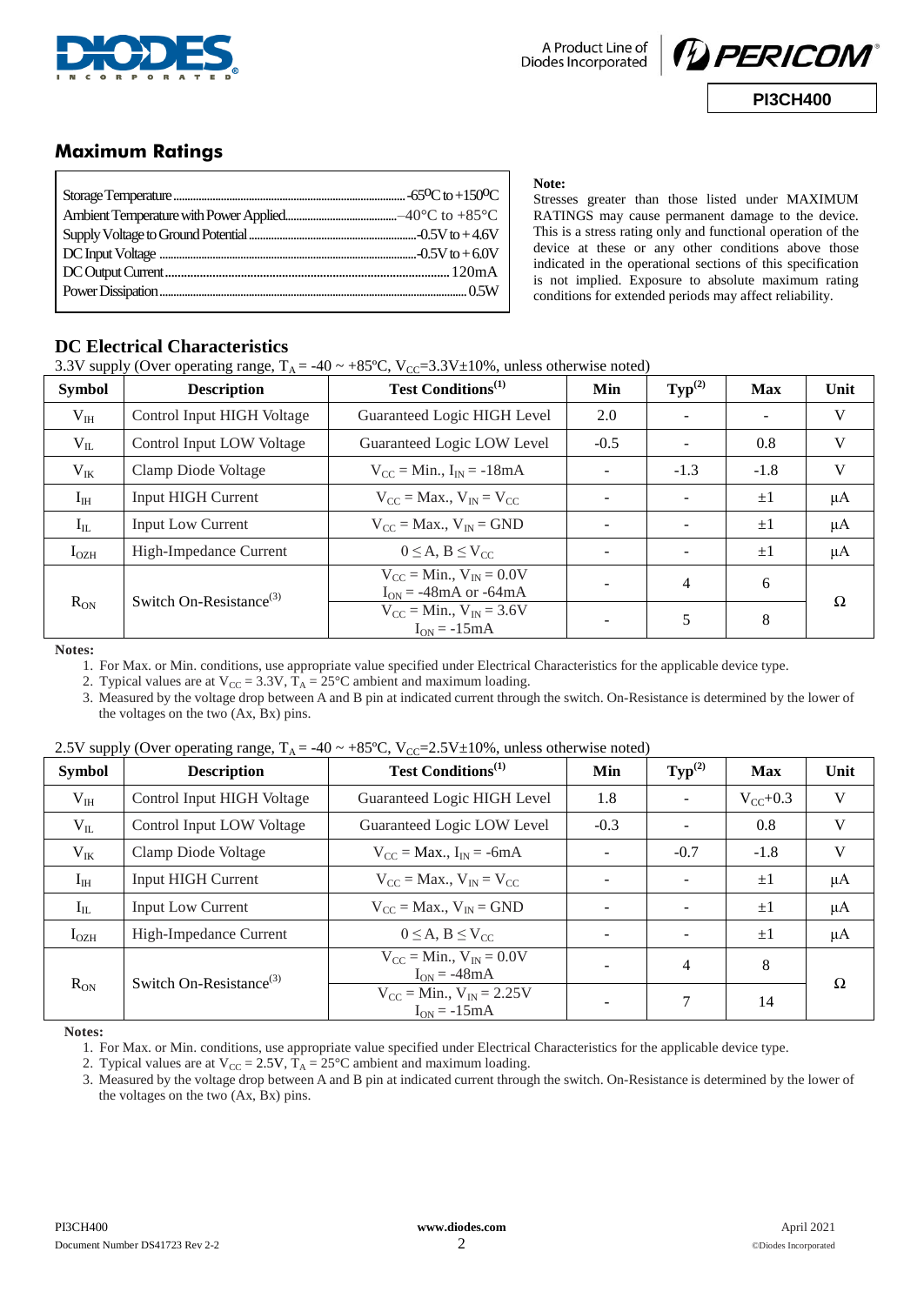

A Product Line of Diodes Incorporated



**PI3CH400**

| <b>Symbol</b>    | <b>Description</b>                  | <b>Test Conditions</b> <sup>(1)</sup>                | Min                      | $\text{Typ}^{(2)}$ | <b>Max</b>    | Unit    |
|------------------|-------------------------------------|------------------------------------------------------|--------------------------|--------------------|---------------|---------|
| $V_{IH}$         | Control Input HIGH Voltage          | Guaranteed Logic HIGH Level                          | 1.2                      |                    | $V_{CC}$ +0.3 | V       |
| $V_{IL}$         | Control Input LOW Voltage           | Guaranteed Logic LOW Level                           | $-0.3$                   |                    | 0.6           | V       |
| $V_{IK}$         | Clamp Diode Voltage                 | $V_{CC}$ = Min., $I_{IN}$ = -18mA                    |                          | $-0.7$             | $-1.8$        | V       |
| $I_{\rm IH}$     | <b>Input HIGH Current</b>           | $V_{CC}$ = Max., $V_{IN}$ = $V_{CC}$                 |                          |                    | $\pm 1$       | $\mu A$ |
| $I_{IL}$         | <b>Input Low Current</b>            | $V_{CC}$ = Max., $V_{IN}$ = GND                      |                          |                    | $\pm 1$       | $\mu$ A |
| I <sub>OZH</sub> | High-Impedance Current              | $0 \leq A, B \leq V_{CC}$                            |                          |                    | $\pm 1$       | $\mu A$ |
| $R_{ON}$         | Switch On-Resistance <sup>(3)</sup> | $V_{CC}$ = Min., $V_{IN}$ = 0.0V<br>$I_{ON} = -48mA$ | $\overline{\phantom{0}}$ | 4                  | 8             | Ω       |
|                  |                                     | $V_{CC} = Min., V_{IN} = 1.6V$<br>$I_{ON} = -15mA$   |                          | 10                 | 25            |         |

### 1.8V supply (Over operating range,  $T_A = -40 \approx +85$ °C,  $V_{CC} = 1.8V \pm 10\%$ , unless otherwise noted)

**Notes:**

1. For Max. or Min. conditions, use appropriate value specified under Electrical Characteristics for the applicable device type.

2. Typical values are at  $V_{CC} = 1.8V$ ,  $T_A = 25^{\circ}C$  ambient and maximum loading.

3. Measured by the voltage drop between A and B pin at indicated current through the switch. On-Resistance is determined by the lower of the voltages on the two (Ax, Bx) pins.

# **Capacitance**  $(T_A = 25 \text{°C}, f=1 \text{MHz})$

| Symbol <sup>(1)</sup>       | <b>Description</b>          | <b>Test Conditions</b> | $\text{Typ}^{(2)}$ | Unit |
|-----------------------------|-----------------------------|------------------------|--------------------|------|
| $C_{IN}$                    | <b>Input Capacitance</b>    |                        | 2.0                |      |
| $\mathsf{C}_{\mathrm{OFF}}$ | A/B Capacitance, Switch Off | $V_{IN} = 0V$          | 3.5                | pF   |
| $C_{ON}$                    | A/B Capacitance, Switch On  |                        | 7.0                |      |

**Note**:

1. These parameters are determined by device characterization but are not production tested

## **Power Supply Characteristics**

| <b>Symbol</b> | <b>Description</b>             | Test Conditions <sup>(1)</sup>                                           | Min | $T_{\rm YM}$ | Max | Unit |
|---------------|--------------------------------|--------------------------------------------------------------------------|-----|--------------|-----|------|
| $_{\rm 1CC}$  | Quiescent Power Supply Current | $V_{\text{CC}} = 3.6V$ , $V_{\text{IN}} = \text{GND}$ or $V_{\text{CC}}$ |     | U.Z          | U.J | mA   |

**Note**:

1. For Max. or Min. conditions, use appropriate value specified under Electrical Characteristics for the applicable device.

2. Typical values are at +25°C ambient

## **Dynamic Electrical Characteristics**

(Over Operating Range,  $T_A = -40 \sim +85^{\circ}C$ ,  $V_{CC} = 3.3V \pm 10\%$ )

| <b>Symbol</b>     | <b>Description</b> | <b>Test Conditions</b> | Min | <b>Typ</b> | Max | Unit       |
|-------------------|--------------------|------------------------|-----|------------|-----|------------|
| $\rm X_{TALK}$    | Crosstalk          | 10MHz                  | -   | -60        |     | dB         |
| $\rm O_{\rm IRR}$ | Off-Isolation      | 10MHz                  |     | -60        |     |            |
| <b>BW</b>         | -3dB Bandwidth     | See test Diagram       | -   | 500        | -   | <b>MHz</b> |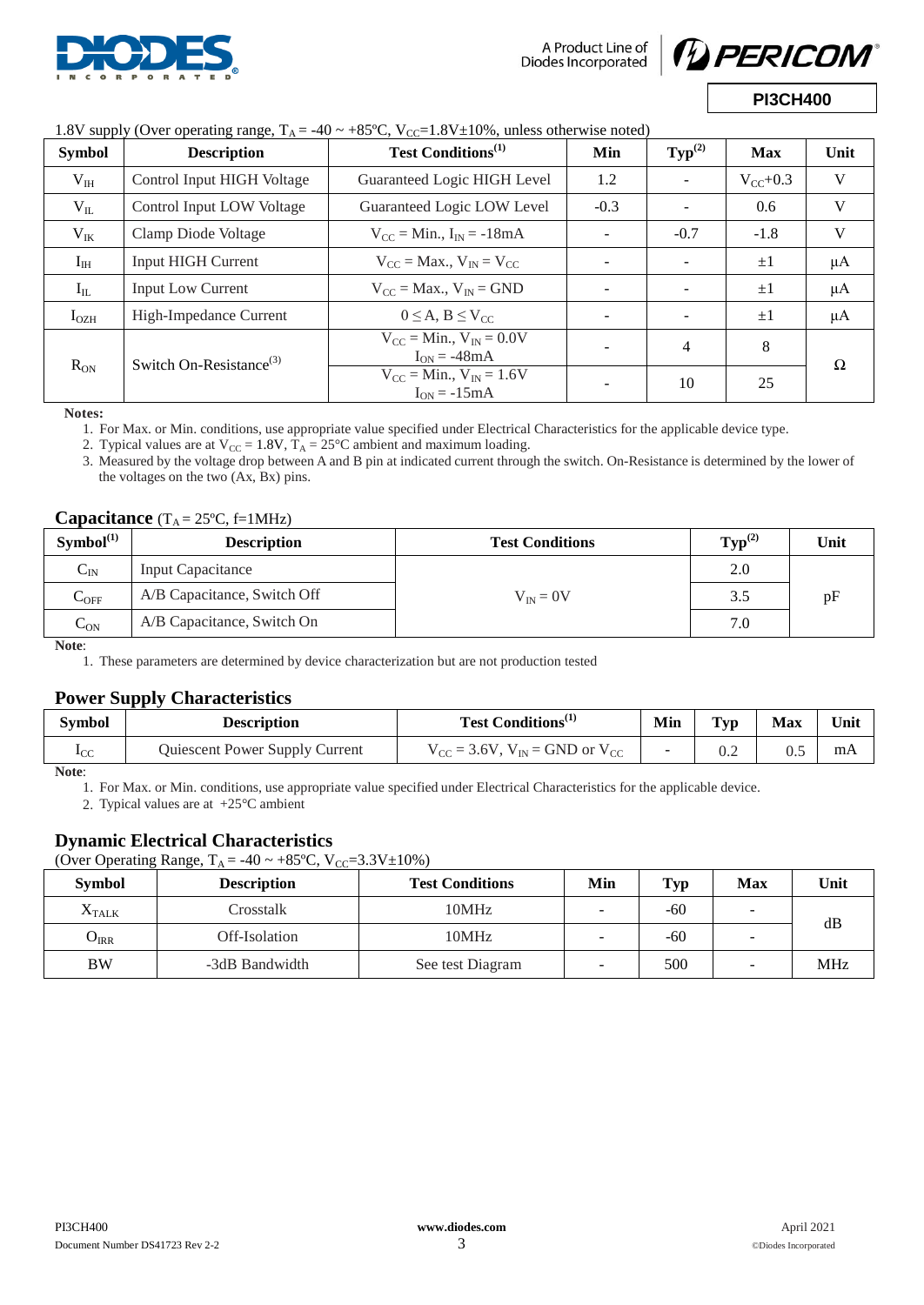



#### **Switch Characteristics**  $2.3V \Omega$

| <b>Symbol</b>                       | Over 3.3 V Operating Range<br><b>Description</b>                 | <b>Test Conditions</b> <sup>(1)</sup> | Min | Typ                      | Max | Unit |
|-------------------------------------|------------------------------------------------------------------|---------------------------------------|-----|--------------------------|-----|------|
| $t_{\rm PLH,} t_{\rm PHL}$          | Propagation Delay <sup>(2, 3)</sup> Ax to Bx, Bx to Ax           | See test Diagram                      |     |                          | 0.3 |      |
| $t_{\text{PZH}}$ , $t_{\text{PZL}}$ | Enable Time EN <sub>x</sub> to A <sub>x</sub> or B <sub>x</sub>  | See test Diagram                      |     |                          | 9.0 | ns   |
| $t_{\rm PHZ}$ , $t_{\rm P LZ}$      | Disable Time EN <sub>x</sub> to A <sub>x</sub> or B <sub>x</sub> | See test Diagram                      |     | $\overline{\phantom{0}}$ | 9.0 |      |

**Note**:

1. See test circuit and waveforms.

2. This parameter is guaranteed but not tested on Propagation Delays.

3. The switch contributes no propagation delay other than the RC delay of the On-Resistance of the switch and the load capacitance. The time constant for the switch alone is of the order of 0.30ns for 10pF load. Since this time constant is much smaller than the rise/fall times of typical driving signals, it adds very little propagation delay to the system. Propagation delay of the switch when used in a system is determined by the driving circuit on the driving side of the switch and its interaction with the load on the driven side.

#### Over 2.5V Operating Range

| <b>Symbol</b>                       | <b>Description</b>                                               | <b>Test Conditions</b> <sup>(1)</sup> | Min | <b>Typ</b> | Max              | Unit |
|-------------------------------------|------------------------------------------------------------------|---------------------------------------|-----|------------|------------------|------|
| $t_{\rm PLH}$ , $t_{\rm PHL}$       | Propagation Delay <sup>(2, 3)</sup> Ax to Bx, Bx to Ax           | See test Diagram                      |     |            | $0.\overline{3}$ |      |
| $t_{\text{PZH}}$ , $t_{\text{PZL}}$ | Enable Time EN <sub>x</sub> to A <sub>x</sub> or B <sub>x</sub>  | See test Diagram                      |     |            | 15.0             | ns   |
| $t_{\rm PHZ}$ , $t_{\rm P LZ}$      | Disable Time EN <sub>x</sub> to A <sub>x</sub> or B <sub>x</sub> | See test Diagram                      |     |            | 12.0             |      |

**Note:** 

1. See test circuit and waveforms.

2. This parameter is guaranteed but not tested on Propagation Delays.

3. The switch contributes no propagation delay other than the RC delay of the On-Resistance of the switch and the load capacitance. The time constant for the switch alone is of the order of 0.30ns for 10pF load. Since this time constant is much smaller than the rise/fall times of typical driving signals, it adds very little propagation delay to the system. Propagation delay of the switch when used in a system is determined by the driving circuit on the driving side of the switch and its interaction with the load on the driven side.

#### Over 1.8V Operating Range

| <b>Symbol</b>                       | <b>Description</b>                                               | Test Conditions <sup>(1)</sup> | Min | Typ | <b>Max</b> | Unit |
|-------------------------------------|------------------------------------------------------------------|--------------------------------|-----|-----|------------|------|
| $t_{\rm PLH}$ , $t_{\rm PHL}$       | Propagation Delay <sup>(2, 3)</sup> Ax to Bx, Bx to Ax           | See test Diagram               |     |     | 0.3        |      |
| $t_{\text{PZH}}$ , $t_{\text{PZL}}$ | Enable Time EN <sub>x</sub> to A <sub>x</sub> or B <sub>x</sub>  | See test Diagram               |     |     | 25.0       | ns   |
| $t_{\rm PHZ}$ , $t_{\rm PLZ}$       | Disable Time EN <sub>x</sub> to A <sub>x</sub> or B <sub>x</sub> | See test Diagram               |     |     | 12.0       |      |

**Note:** 

1. See test circuit and waveforms.

2. This parameter is guaranteed but not tested on Propagation Delays.

3. The switch contributes no propagation delay other than the RC delay of the On-Resistance of the switch and the load capacitance. The time constant for the switch alone is of the order of 0.30ns for 10pF load. Since this time constant is much smaller than the rise/fall times of typical driving signals, it adds very little propagation delay to the system. Propagation delay of the switch when used in a system is determined by the driving circuit on the driving side of the switch and its interaction with the load on the driven side.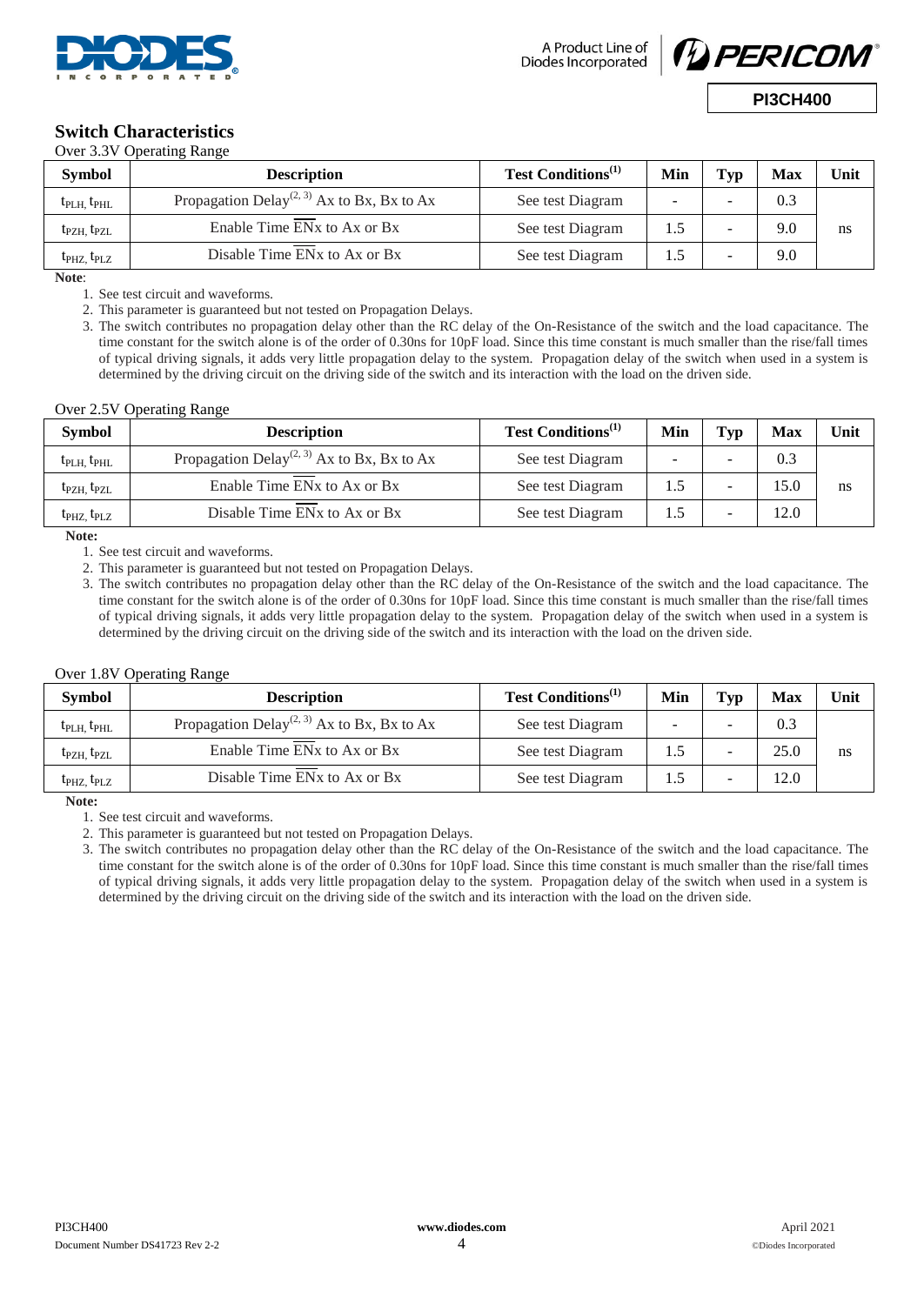



# **Test Circuit for Electrical Characteristics**



#### **Notes:**

- 1.  $C_L$  = Load capacitance: includes jig and probe capacitance.
- 2. RT = Termination resistance: should be equal to ZOUT of the Pulse Generator
- 3. All input impulses are supplied by generators having the following characteristics: PRR  $\leq$  10 MHz, Z<sub>O</sub> = 50-ohm, t<sub>R</sub>  $\leq$  2.5ns, t<sub>F</sub>  $\leq$ 2.5ns.
- 4. The outputs are measured one at a time with one transition per measurement.

### **Switch Positions**

| <b>Test</b>                         | <b>Switch</b> |
|-------------------------------------|---------------|
| tp <sub>LZ</sub> , tp <sub>ZL</sub> | 6.0V          |
| t <sub>PHZ</sub> , t <sub>PZH</sub> | <b>GND</b>    |
| Prop Delay                          | Open          |

## **Test Circuit for Dynamic Electrical Characteristics**

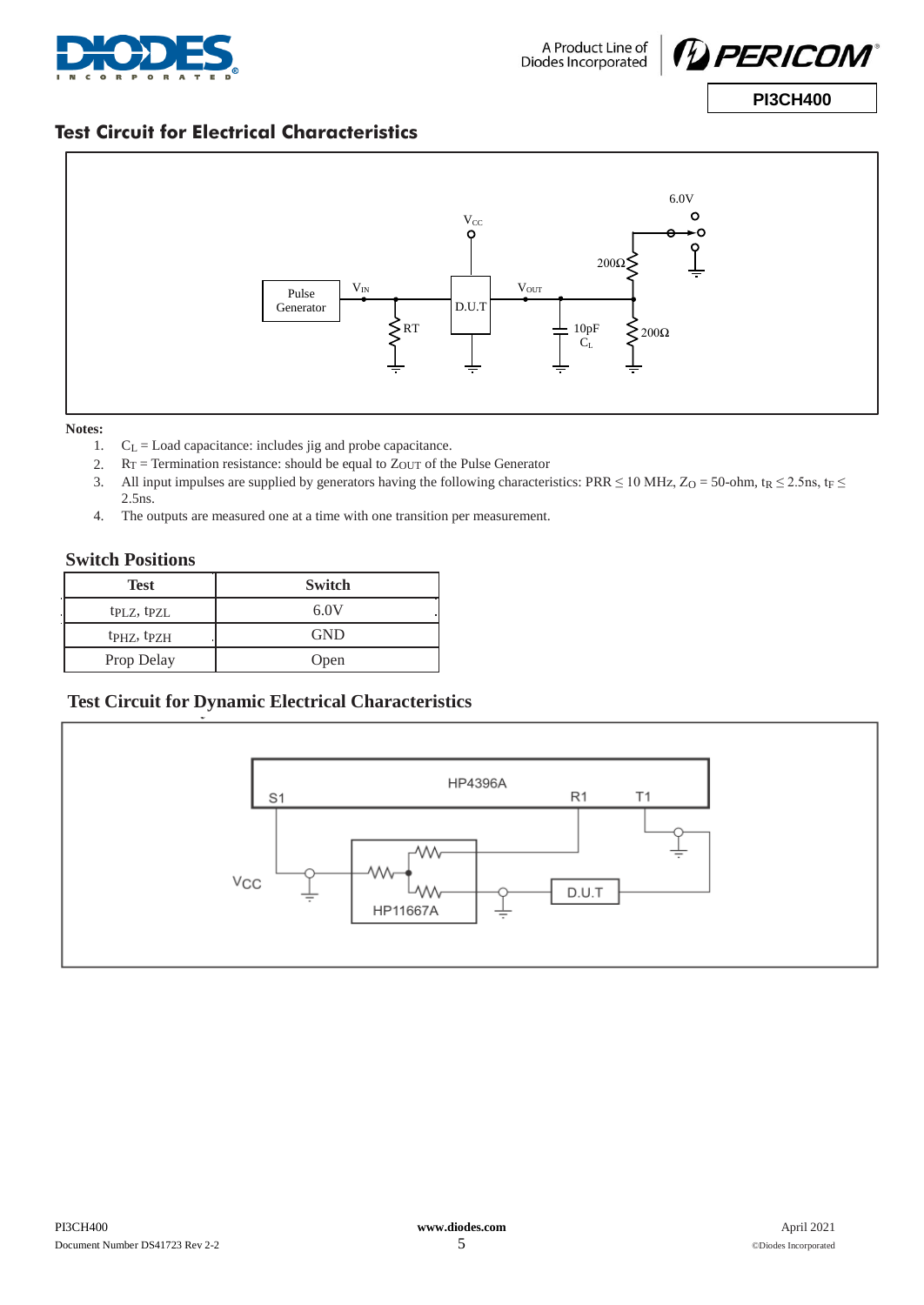



# **Switching Waveforms**



# **Applications Information**

### **Logic Inputs**

The logic control inputs can be driven up to 3.6V regardless of the supply voltage. For example, given a +3.3V supply,  $\overline{EN}$  maybe driven LOW to 0V and HIGH to 3.6V. Driving  $\overline{EN}$  Rail-to-Rail minimizes power consumption.

### **Hot Insertion**

For Datacom and Telecom applications that have ten or more volts passing through the backplane, a high voltage from the power supply may be seen at the device input pins during hot insertion. The PI3CH400 devices have maximum limits of 6V and 120mA for 20ns. If the power is higher or applied for a longer time or repeatedly reaches the maximum limits, the devices can be damaged.

*Rail-to-Rail is a registered trademark of Nippon Motorola, Ltd.*

# **Part Marking**

ZB Package L Package



YYWW: Date Code (Year & Workweek) J: Assembly Site Code G: Wafer Fab Site Code



Z: Fixed Code Y: Date Code (Year) W: Date Code (Workweek) 1st X: Assembly Site Code 2nd X: Fab Site Code Bar above "I" means Fab3 of MGN Bar above fab code means Cu wire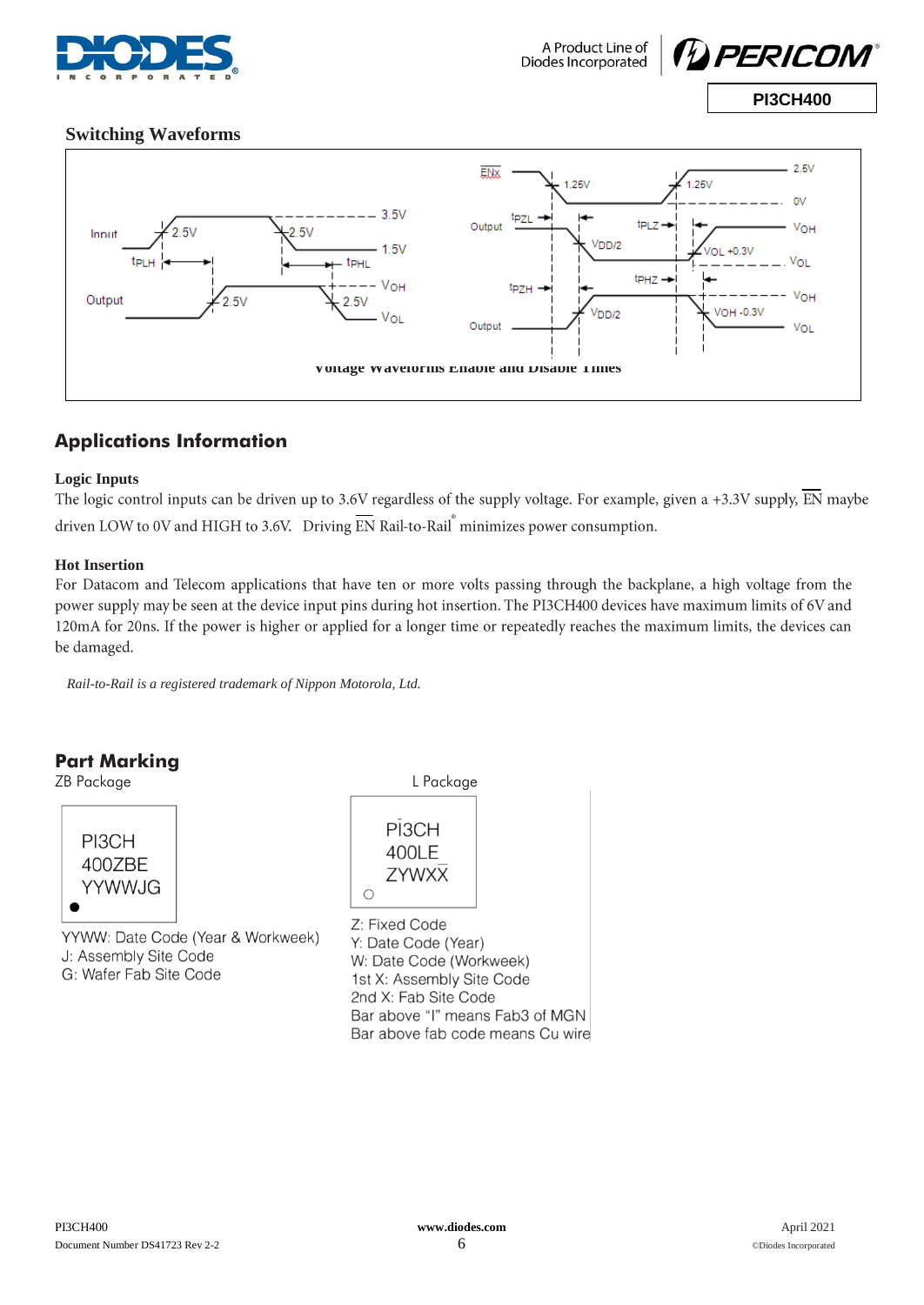



# **Packaging Mechanical**

14-TSSOP (L)



16-0060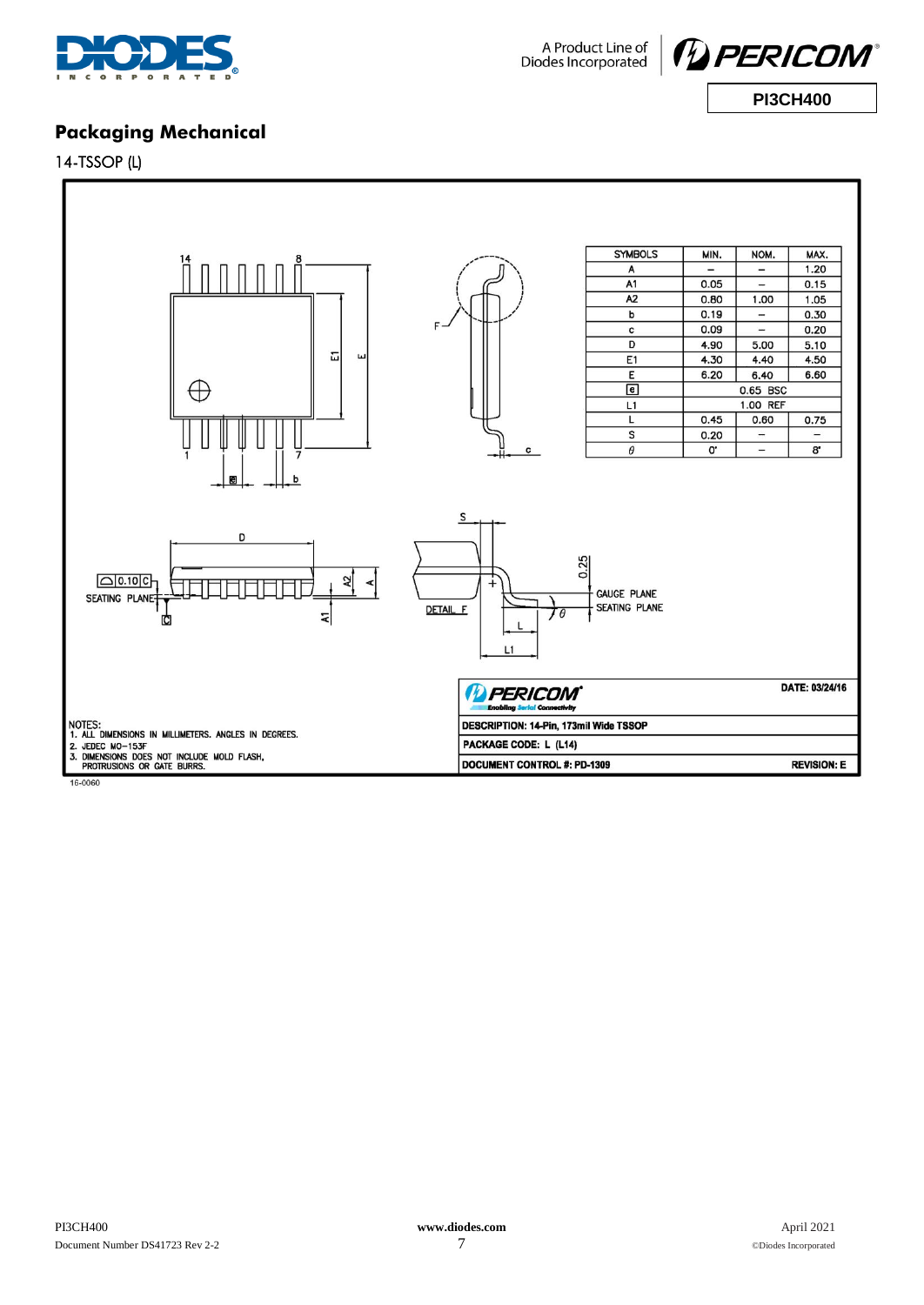



## 14-Pin QFN (ZB)



21-1377

For latest package info.

**please check: http://www.diodes.com/design/support/packaging/pericom-packaging/packaging-mechanicals-and-thermal-characteristics/**

# **Ordering Information**

| <b>Part Number</b> | <b>Package Cede</b> | <b>Package Description</b>                       |
|--------------------|---------------------|--------------------------------------------------|
| PI3CH400LEX        |                     | 14-Pin, 173mil Wide (TSSOP)                      |
| PI3CH400ZBEX       | ΖB                  | 14-Pin, 3.5x3.5 (TOFN)                           |
| PI3CH400ZBEX-13R   | ΖB                  | 14-Pin, 3.5x3.5 (TQFN), Pin 1 orientation is Top |
| Notes:             |                     |                                                  |

1. No purposely added lead. Fully EU Directive 2002/95/EC (RoHS), 2011/65/EU (RoHS 2) & 2015/863/EU (RoHS 3) compliant.

2. See<https://www.diodes.com/quality/lead-free/> for more information about Diodes Incorporated's definitions of Halogen- and Antimony-free, "Green" and Lead-free.

3. Halogen- and Antimony-free "Green" products are defined as those which contain <900ppm bromine, <900ppm chlorine (<1500ppm total Br + Cl) and <1000ppm antimony compounds.

 $4.$  E = Pb-free and Green

5.  $X \text{ suffix} = \text{Tape/Reel}$ 

6. For packaging detail, go to our website at: https://www.diodes.com/assets/MediaList-Attachments/Diodes-Package-Information.pdf